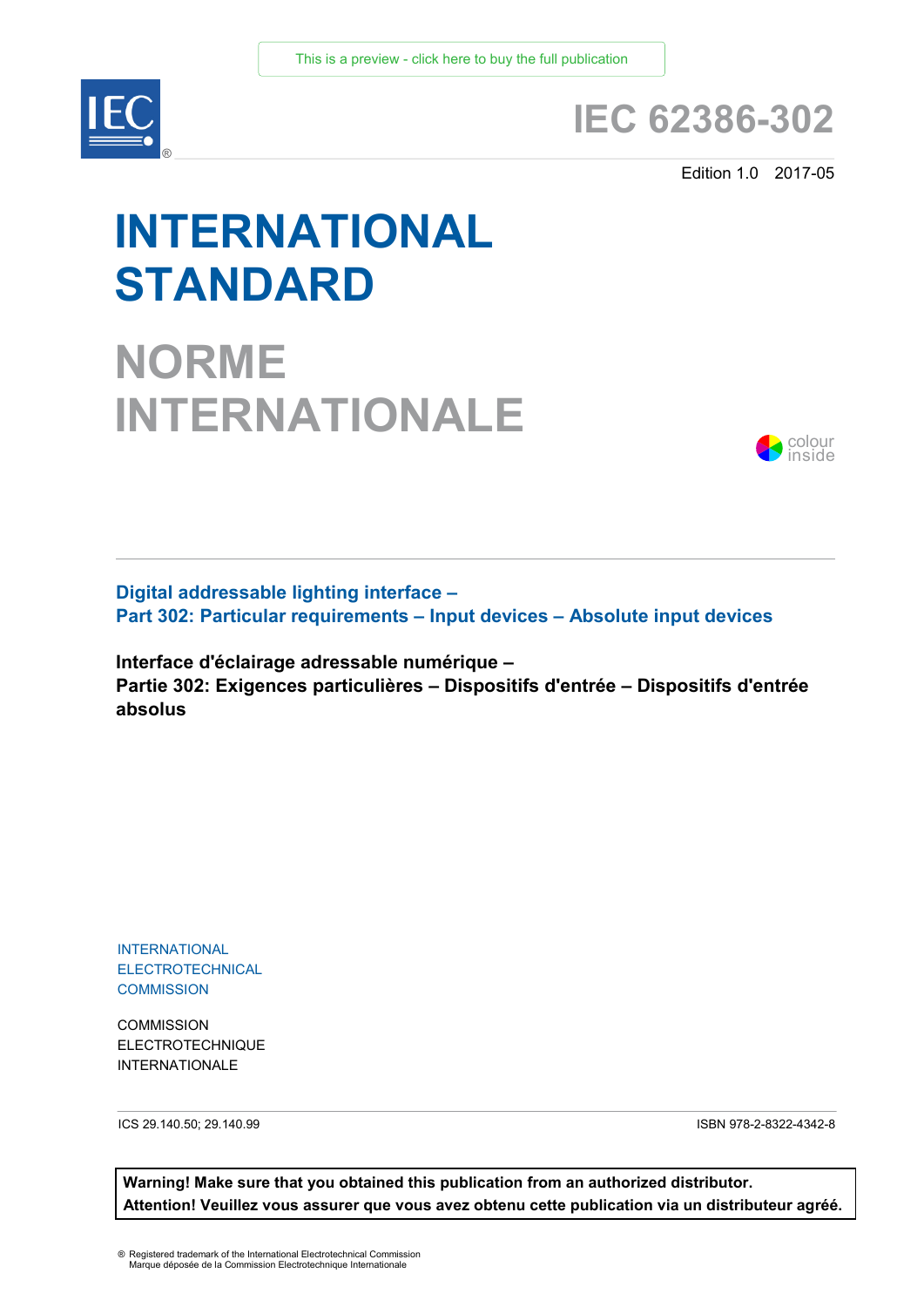$-2-$ 

IEC 62386-302:2017 © IEC 2017

# **CONTENTS**

| 1              |  |
|----------------|--|
| 2              |  |
| 3              |  |
| 4              |  |
| 4.1            |  |
| 4.2            |  |
| 4.3            |  |
| 5              |  |
| 6              |  |
| 7              |  |
| 8              |  |
|                |  |
| 9              |  |
| 9.1            |  |
| 9.2            |  |
| 9.3            |  |
| 9.3.1<br>9.3.2 |  |
| 9.3.3          |  |
| 9.4            |  |
| 9.4.1          |  |
| 9.4.2          |  |
| 9.4.3          |  |
| 9.4.4          |  |
| 9.4.5          |  |
| 9.5            |  |
| 9.5.1          |  |
| 9.5.2          |  |
| 9.5.3          |  |
| 9.5.4          |  |
| 9.6            |  |
| 9.6.1          |  |
| 9.6.2          |  |
| 10             |  |
| 11             |  |
| 111            |  |
| 11.2           |  |
| 11.2.1         |  |
| 11.2.2         |  |
| 11.3           |  |
| 11.3.1         |  |
| 11.3.2         |  |
| 11.4           |  |
| 11.5           |  |
| 11.6           |  |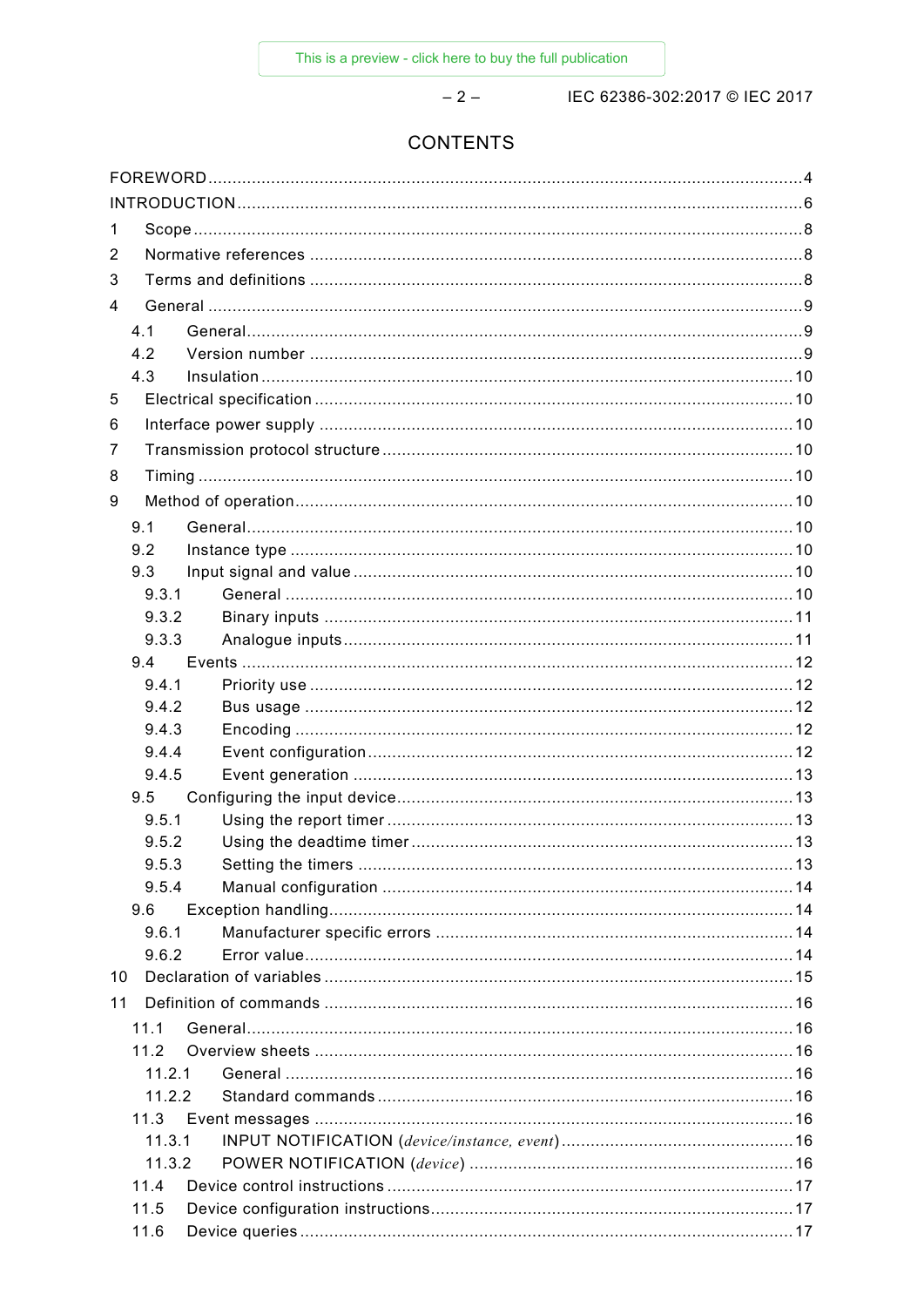IEC 62386-302:2017 © IEC 2017

# $-3-$

| 11.7<br>11.8                                                                     |  |
|----------------------------------------------------------------------------------|--|
|                                                                                  |  |
|                                                                                  |  |
| 11.8.1                                                                           |  |
| 11.8.2                                                                           |  |
| 11.8.3                                                                           |  |
| 11.8.4                                                                           |  |
| 11.9                                                                             |  |
| 11.9.1                                                                           |  |
| 11.9.2                                                                           |  |
| 11.9.3                                                                           |  |
| 11.9.4                                                                           |  |
| 11.9.5                                                                           |  |
|                                                                                  |  |
| Annex A (normative) Examples of connecting external switches or sliders  19      |  |
| A.1                                                                              |  |
| A.2                                                                              |  |
| A.3                                                                              |  |
| A.4                                                                              |  |
| A.5                                                                              |  |
|                                                                                  |  |
|                                                                                  |  |
|                                                                                  |  |
|                                                                                  |  |
|                                                                                  |  |
|                                                                                  |  |
| Figure A.3 - Single switch (single-pole, double-throw) with neutral position  19 |  |
|                                                                                  |  |
|                                                                                  |  |
|                                                                                  |  |
|                                                                                  |  |
|                                                                                  |  |
|                                                                                  |  |
|                                                                                  |  |
|                                                                                  |  |
|                                                                                  |  |
|                                                                                  |  |
|                                                                                  |  |
| Table 8 - Restrictions to instance variables defined in IEC 62386-103:2014 and   |  |
|                                                                                  |  |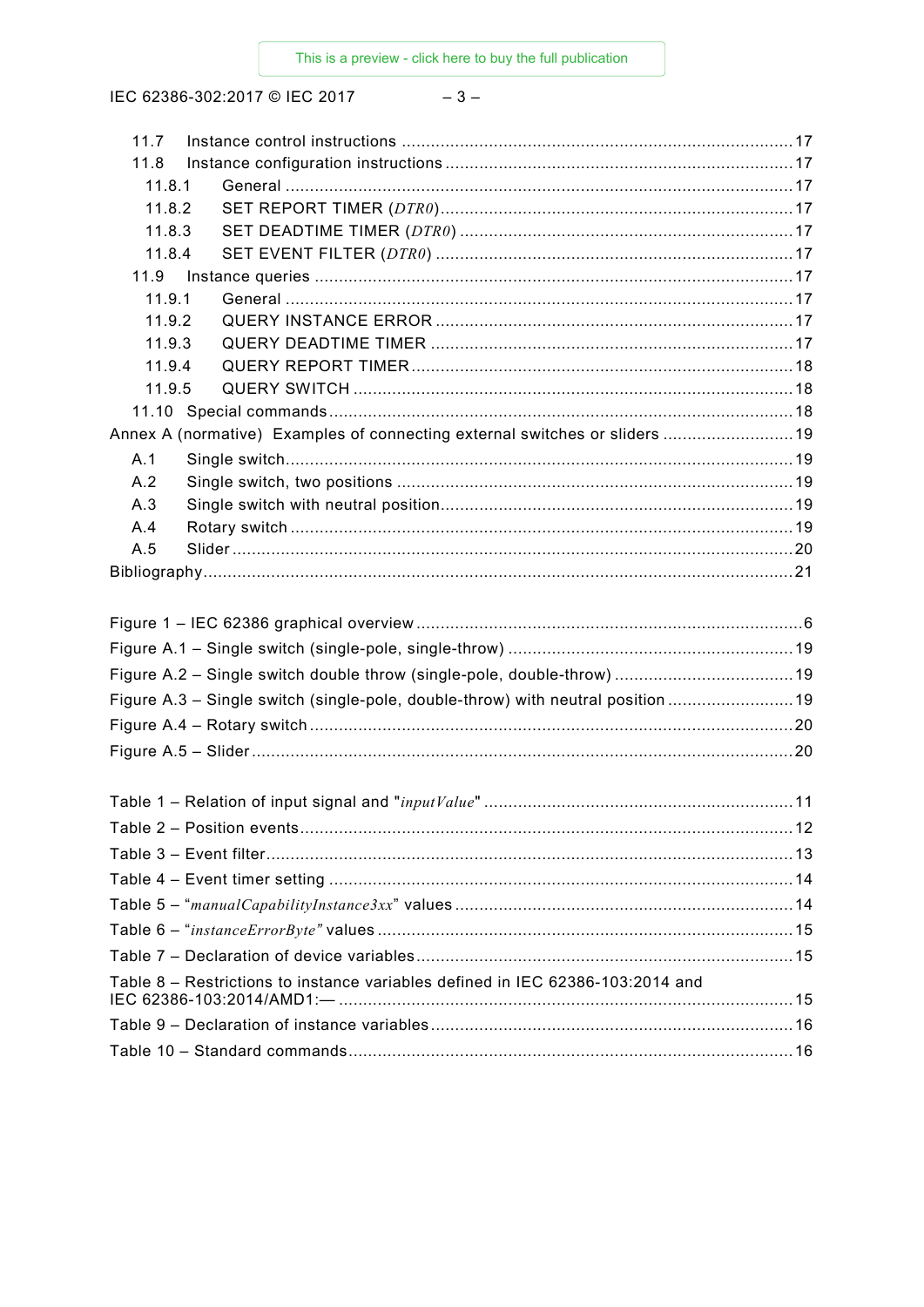[This is a preview - click here to buy the full publication](https://webstore.iec.ch/publication/26639&preview=1)

– 4 – IEC 62386-302:2017 © IEC 2017

#### INTERNATIONAL ELECTROTECHNICAL COMMISSION

\_\_\_\_\_\_\_\_\_\_\_\_

### **DIGITAL ADDRESSABLE LIGHTING INTERFACE –**

#### **Part 302: Particular requirements – Input devices – Absolute input devices**

#### FOREWORD

- <span id="page-3-0"></span>1) The International Electrotechnical Commission (IEC) is a worldwide organization for standardization comprising all national electrotechnical committees (IEC National Committees). The object of IEC is to promote international co-operation on all questions concerning standardization in the electrical and electronic fields. To this end and in addition to other activities, IEC publishes International Standards, Technical Specifications, Technical Reports, Publicly Available Specifications (PAS) and Guides (hereafter referred to as "IEC Publication(s)"). Their preparation is entrusted to technical committees; any IEC National Committee interested in the subject dealt with may participate in this preparatory work. International, governmental and nongovernmental organizations liaising with the IEC also participate in this preparation. IEC collaborates closely with the International Organization for Standardization (ISO) in accordance with conditions determined by agreement between the two organizations.
- 2) The formal decisions or agreements of IEC on technical matters express, as nearly as possible, an international consensus of opinion on the relevant subjects since each technical committee has representation from all interested IEC National Committees.
- 3) IEC Publications have the form of recommendations for international use and are accepted by IEC National Committees in that sense. While all reasonable efforts are made to ensure that the technical content of IEC Publications is accurate, IEC cannot be held responsible for the way in which they are used or for any misinterpretation by any end user.
- 4) In order to promote international uniformity, IEC National Committees undertake to apply IEC Publications transparently to the maximum extent possible in their national and regional publications. Any divergence between any IEC Publication and the corresponding national or regional publication shall be clearly indicated in the latter.
- 5) IEC itself does not provide any attestation of conformity. Independent certification bodies provide conformity assessment services and, in some areas, access to IEC marks of conformity. IEC is not responsible for any services carried out by independent certification bodies.
- 6) All users should ensure that they have the latest edition of this publication.
- 7) No liability shall attach to IEC or its directors, employees, servants or agents including individual experts and members of its technical committees and IEC National Committees for any personal injury, property damage or other damage of any nature whatsoever, whether direct or indirect, or for costs (including legal fees) and expenses arising out of the publication, use of, or reliance upon, this IEC Publication or any other IEC Publications.
- 8) Attention is drawn to the Normative references cited in this publication. Use of the referenced publications is indispensable for the correct application of this publication.
- 9) Attention is drawn to the possibility that some of the elements of this IEC Publication may be the subject of patent rights. IEC shall not be held responsible for identifying any or all such patent rights.

International Standard IEC 62386-302 has been prepared by subcommittee 34C: Auxiliaries for lamps, of IEC technical committee 34: Lamps and related equipment.

The text of this standard is based on the following documents:

| <b>FDIS</b>   | Report on voting |
|---------------|------------------|
| 34C/1312/FDIS | 34C/1332/RVD     |

Full information on the voting for the approval of this International Standard can be found in the report on voting indicated in the above table.

This document has been drafted in accordance with the ISO/IEC Directives, Part 2.

This Part 302 of IEC 62386 is intended to be used in conjunction with: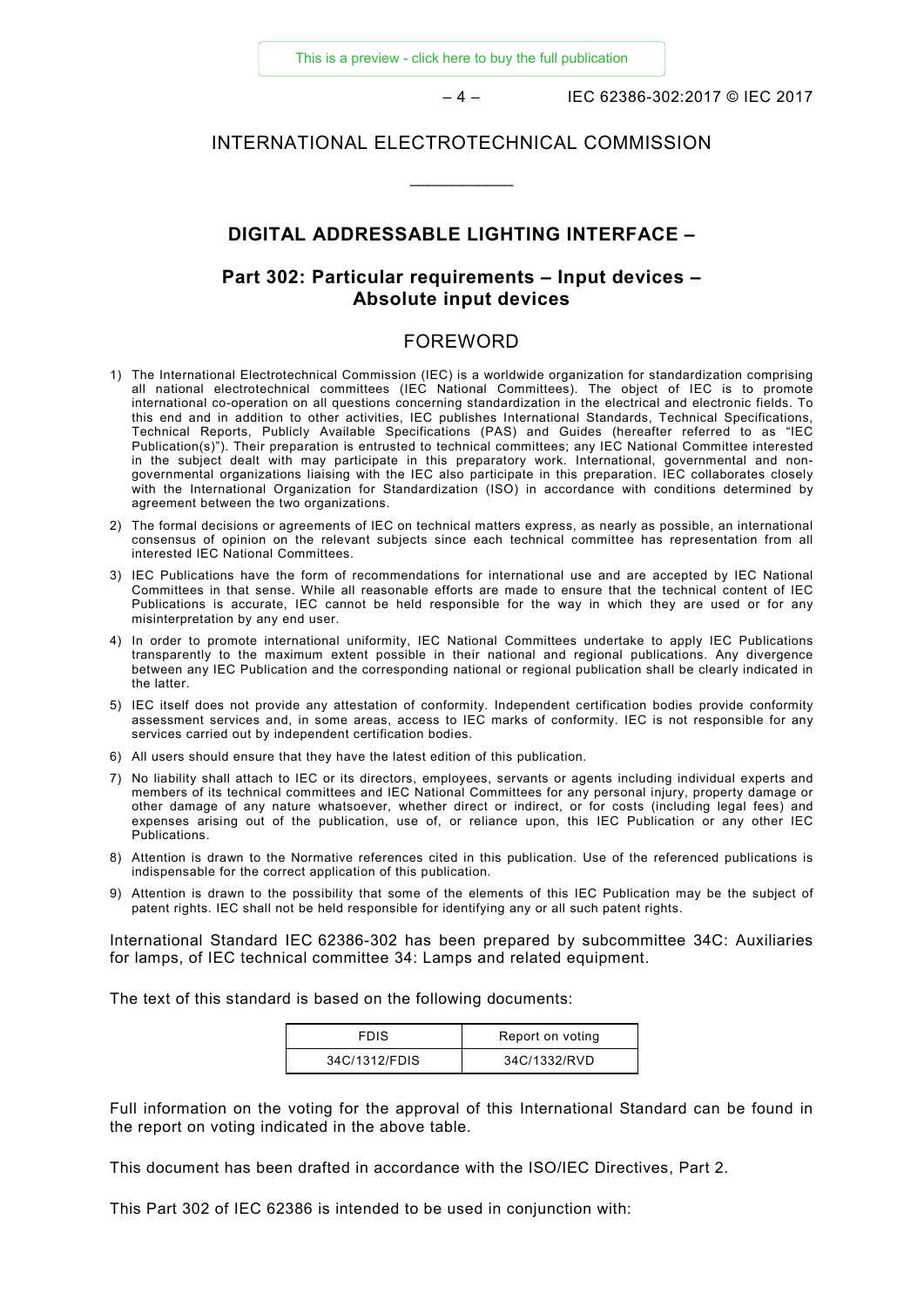IEC 62386-302:2017 © IEC 2017 – 5 –

- Part 101, which contains general requirements for system components;
- Part 103, which contains general requirements for control devices.

A list of all parts in the IEC 62386 series, published under the general title: *Digital addressable lighting interface*, can be found on the IEC website.

The committee has decided that the contents of this document will remain unchanged until the stability date indicated on the IEC website under "http://webstore.iec.ch" in the data related to the specific document. At this date, the document will be

- reconfirmed,
- withdrawn,
- replaced by a revised edition, or
- amended.

**IMPORTANT – The 'colour inside' logo on the cover page of this publication indicates that it contains colours which are considered to be useful for the correct understanding of its contents. Users should therefore print this document using a colour printer.**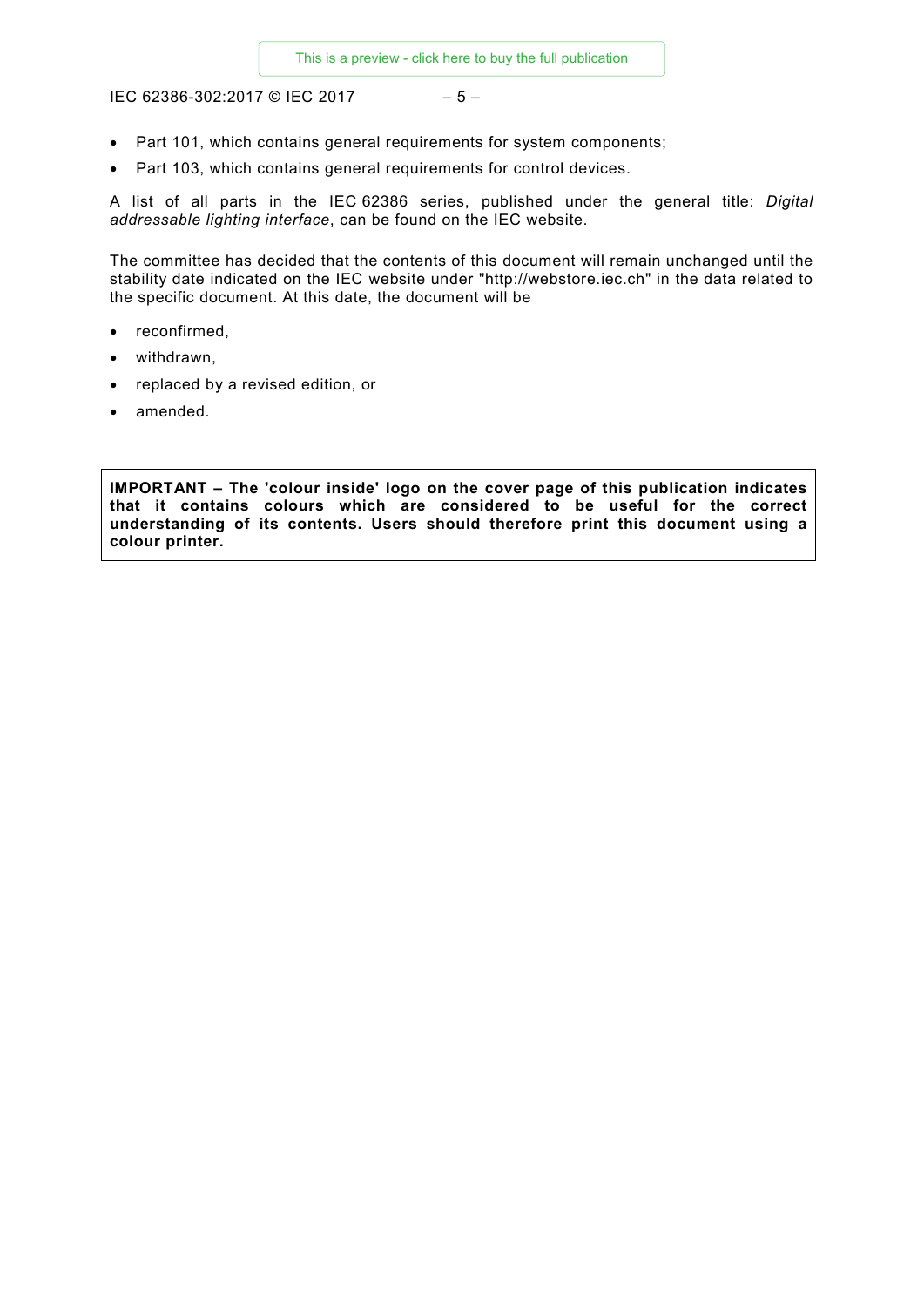– 6 – IEC 62386-302:2017 © IEC 2017

#### INTRODUCTION

<span id="page-5-0"></span>IEC 62386 contains several parts, referred to as series. The 1xx series includes the basic specifications. Part 101 contains general requirements for system components, Part 102 extends this information with general requirements for control gear and Part 103 extends it further with general requirements for control devices.

The 2xx parts extend the general requirements for control gear with lamp specific extensions (mainly for backward compatibility with Edition 1 of IEC 62386) and with control gear specific features.

The 3xx parts extend the general requirements for control devices with input device specific extensions describing the instance types as well as some common features that can be combined with multiple instance types.

This first edition of IEC 62386-302 is intended to be used in conjunction with IEC 62386-101:2014/AMD1:-, IEC 62386-103:2014 and IEC 62386-103:2014/AMD1:—. The division of IEC 62386 into separately published parts provides for ease of future amendments and revisions. Additional requirements will be added as and when a need for them is recognized.

The setup of the standards is graphically represented in [Figure 1](#page-5-1) below.



**Figure 1 – IEC 62386 graphical overview**

<span id="page-5-1"></span>This document, and the other parts that make up the IEC 62386-300 series, in referring to any of the clauses of IEC 62386-1XX, specifies the extent to which such a clause is; the parts also include additional requirements, as necessary.

Where the requirements of any of the clauses of IEC 62386-1XX are referred to in this document by the sentence "The requirements of IEC 62386-1XX, Clause "n" apply", this sentence is to be interpreted as meaning that all requirements of the clause in question of Part 1XX apply, except any which are clearly inapplicable.

The standardization of the control interface for control devices is intended to achieve compatible co-existence and multi-master operation between electronic control gear and lighting control devices, below the level of building management systems. This document describes a method of implementing control devices.

All numbers used in this document are decimal numbers unless otherwise noted. Hexadecimal numbers are given in the format 0xVV, where VV is the value. Binary numbers are given in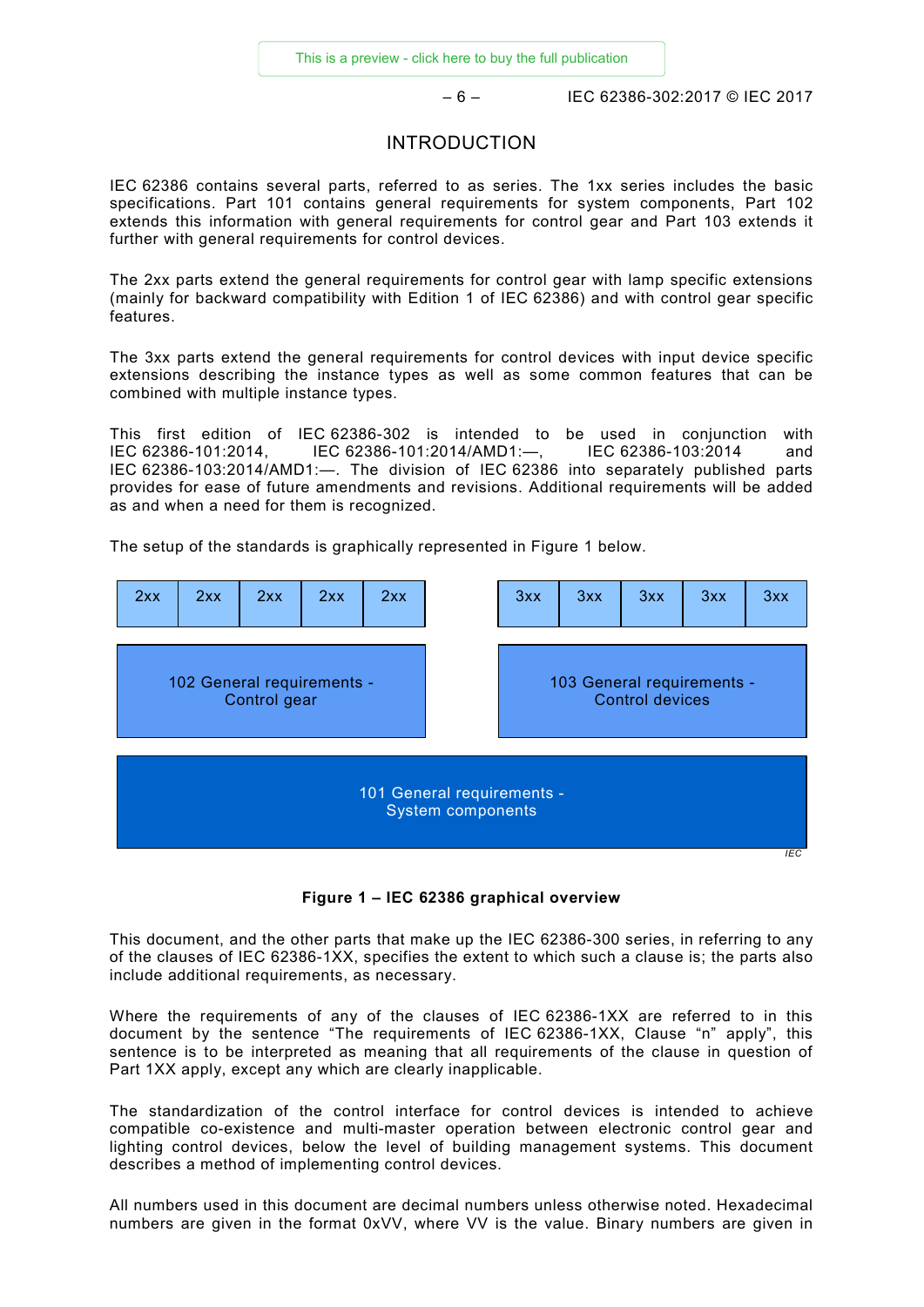IEC 62386-302:2017 © IEC 2017 – 7 –

the format XXXXXXXXb or in the format XXXX XXXX, where X is 0 or 1; "x" in binary numbers means "don't care".

The following typographic expressions are used:

Variables: *"variableName"* or *"variableName[3:0]"*, giving only bits 3 to 0 of *"variableName"*.

Range of values: [lowest, highest]

Command: "COMMAND NAME"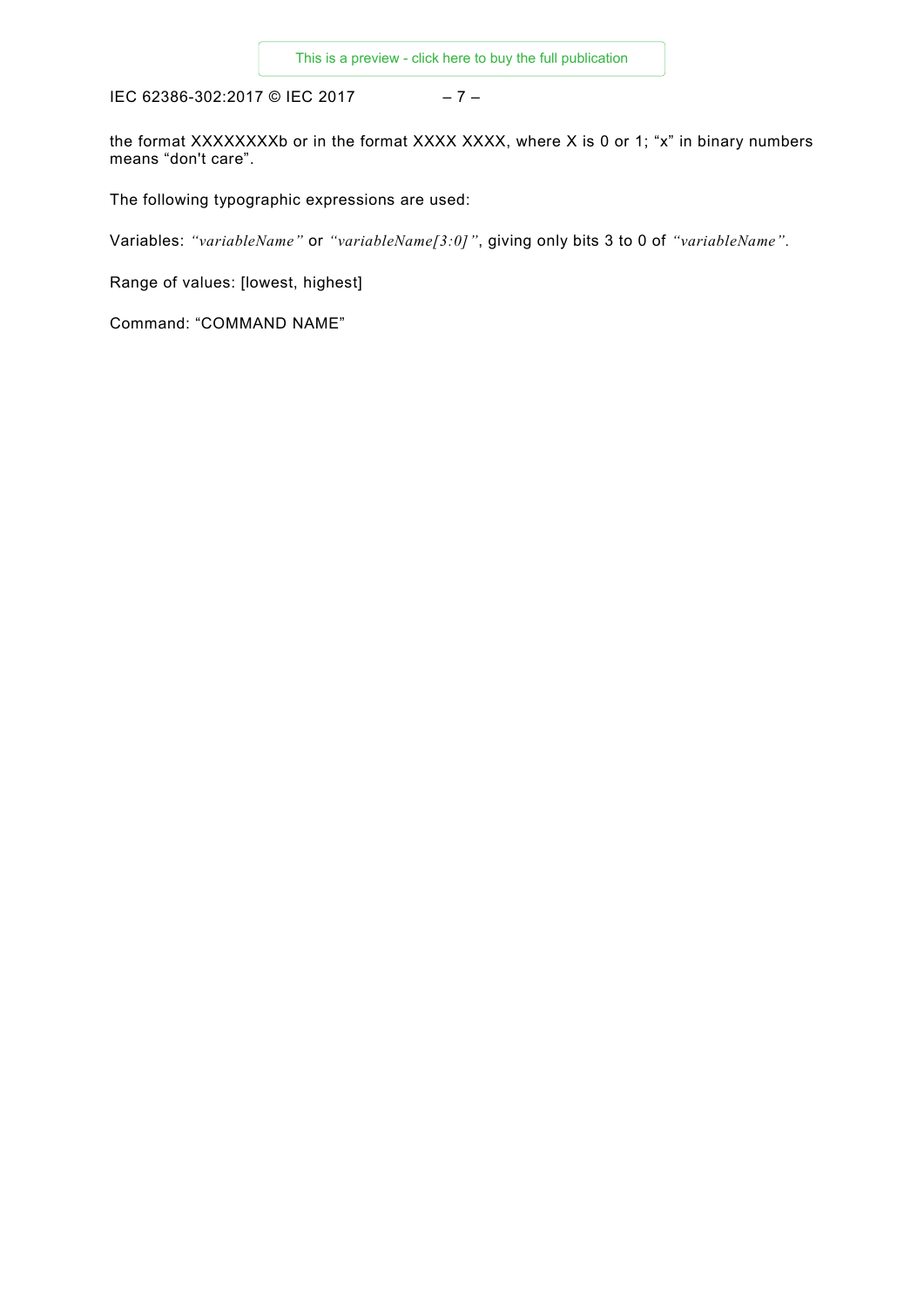– 8 – IEC 62386-302:2017 © IEC 2017

#### **DIGITAL ADDRESSABLE LIGHTING INTERFACE –**

#### **Part 302: Particular requirements – Input devices – Absolute input devices**

#### <span id="page-7-0"></span>**1 Scope**

This part of IEC 62386 specifies a bus system for control by digital signals of electronic lighting equipment which is in line with the requirements of IEC 61347, with the addition of DC supplies.

This document is only applicable to IEC 62386-103:2014 and IEC 62386-103:2014/AMD1: input devices that make the lighting control system sensitive to absolute input devices such as switches or sliders. An absolute input device always has a deterministic state, such as a position between start and end point.

NOTE Requirements for testing individual products during production are not included.

#### <span id="page-7-1"></span>**2 Normative references**

\_\_\_\_\_\_\_\_\_\_\_\_\_\_

The following documents are referred to in the text in such a way that some or all of their content constitutes requirements of this document. For dated references, only the edition cited applies. For undated references, the latest edition of the referenced document (including any amendments) applies.

IEC 62386-101:2014, *Digital addressable lighting interface – Part 101: General requirements – System components* IEC 62386-101:2014/AMD1:—[1](#page-7-3)

IEC 62386-103:2014, *Digital addressable lighting interface – Part 103: General requirements – Control devices* IEC 62386-103:2014/AMD1—[2](#page-7-4)

<span id="page-7-2"></span>IEC 62386-333:—[3,](#page-7-5) *Digital addressable lighting interface – Part 333: Particular requirements for control devices – Manual configuration (feature type 33)*

<span id="page-7-3"></span><sup>1</sup> Under preparation. Stage at the time of publication: IEC ACDV 62386-101/AMD1:2017.

<span id="page-7-4"></span><sup>2</sup> Under preparation. Stage at the time of publication: IEC ACDV 62386-103/AMD1:2017.

<span id="page-7-5"></span><sup>3</sup> Under preparation. Stage at the time of publication: IEC CCDV 62386-333:2017.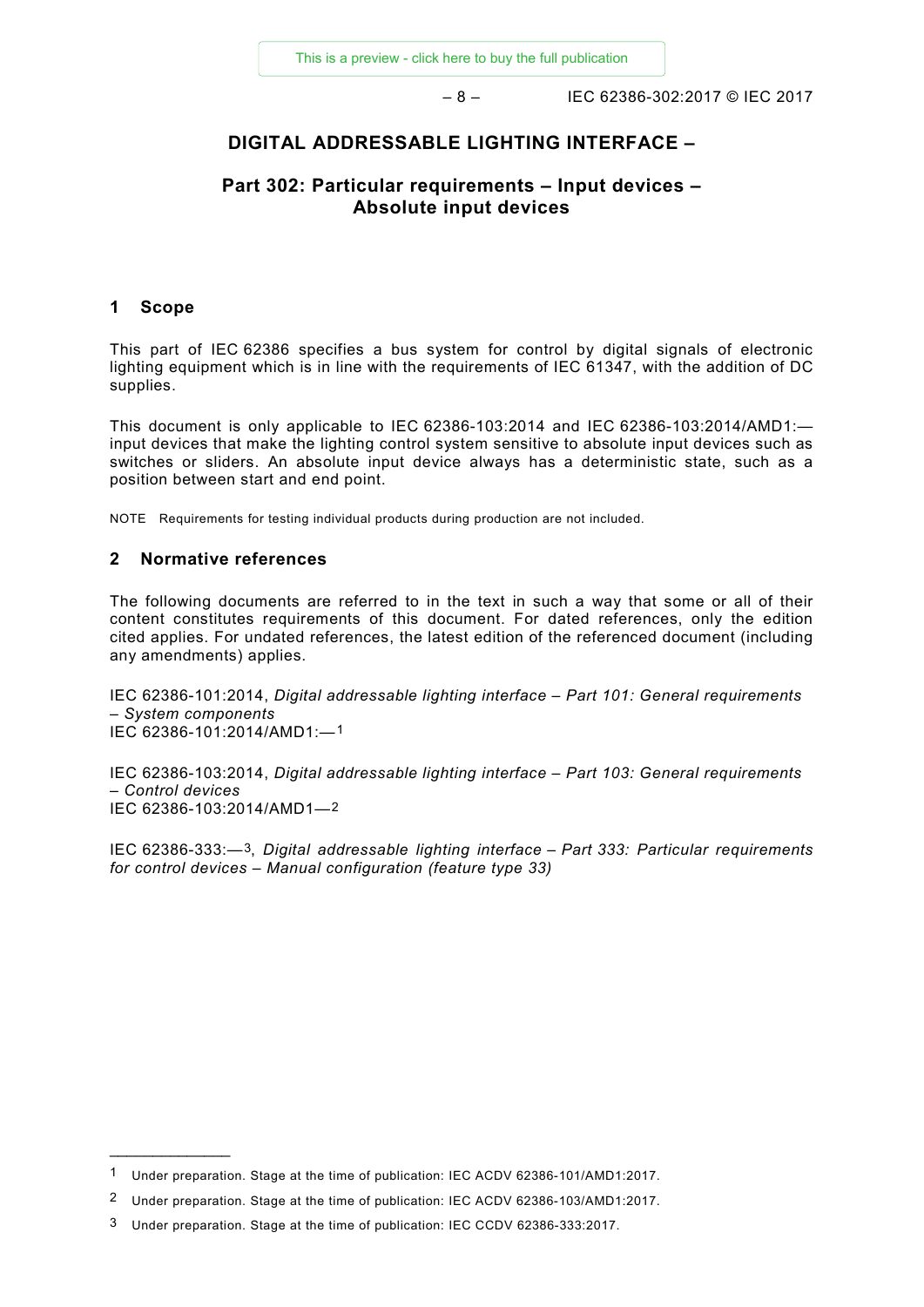$-22-$ 

IEC 62386-302:2017 © IEC 2017

# SOMMAIRE

| 1      |                 |  |
|--------|-----------------|--|
| 2      |                 |  |
| 3      |                 |  |
| 4      |                 |  |
| 4.1    |                 |  |
| 4.2    |                 |  |
| 4.3    | Isolation 10001 |  |
| 5      |                 |  |
| 6      |                 |  |
| 7      |                 |  |
|        |                 |  |
| 8      |                 |  |
| 9      |                 |  |
| 9.1    |                 |  |
| 9.2    |                 |  |
| 9.3    |                 |  |
| 9.3.1  |                 |  |
| 9.3.2  |                 |  |
| 9.3.3  |                 |  |
| 9.4    |                 |  |
| 9.4.1  |                 |  |
| 9.4.2  |                 |  |
| 9.4.3  |                 |  |
| 9.4.4  |                 |  |
| 9.4.5  |                 |  |
| 9.5    |                 |  |
| 9.5.1  |                 |  |
| 9.5.2  |                 |  |
| 9.5.3  |                 |  |
| 9.5.4  |                 |  |
| 9.6    |                 |  |
| 9.6.1  |                 |  |
| 9.6.2  |                 |  |
| 10     |                 |  |
| 11     |                 |  |
| 11.1   |                 |  |
| 11.2   |                 |  |
| 11.2.1 |                 |  |
| 11.2.2 |                 |  |
| 11.3   |                 |  |
| 11.3.1 |                 |  |
| 11.3.2 |                 |  |
| 11.4   |                 |  |
| 11.5   |                 |  |
| 11.6   |                 |  |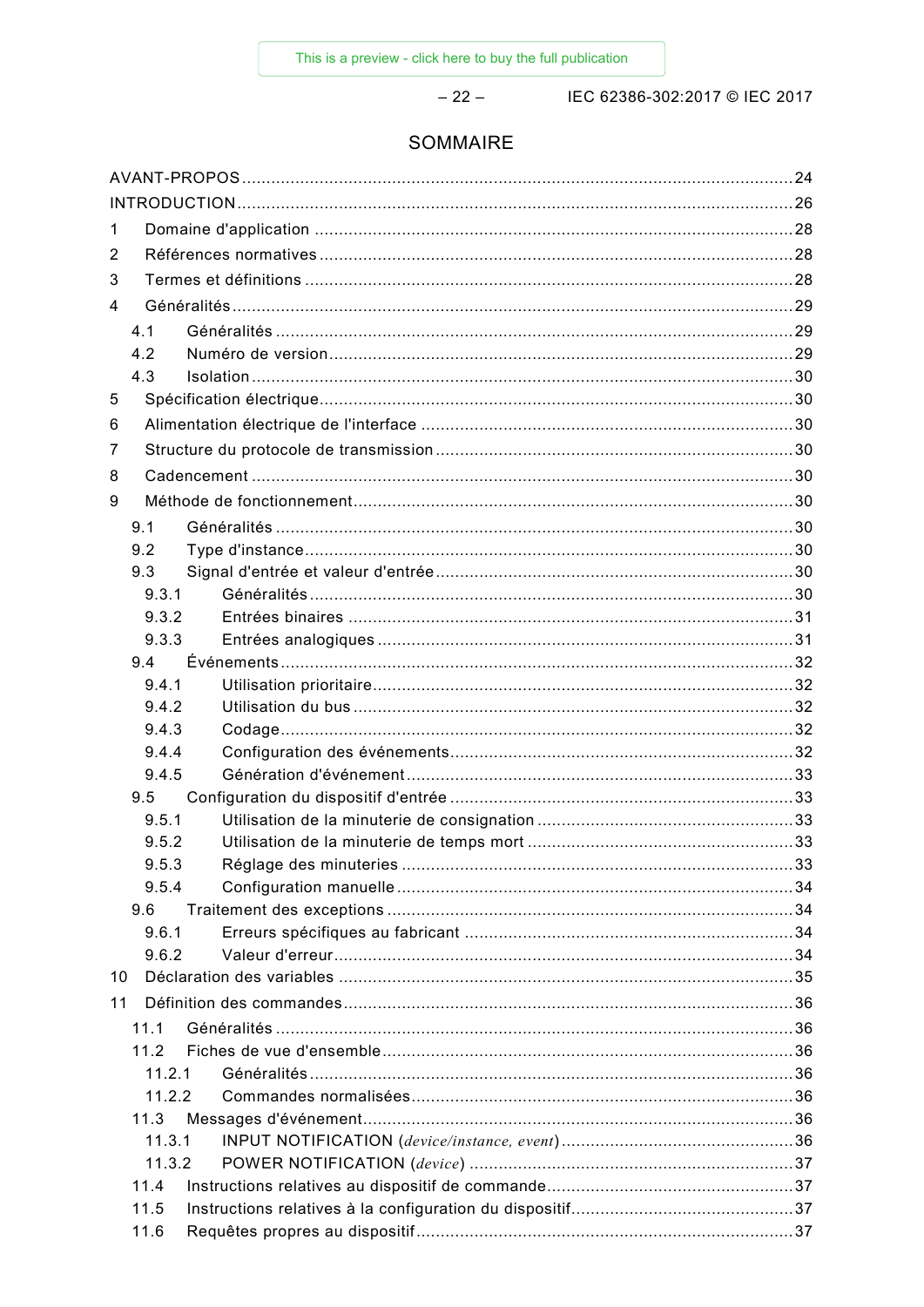IEC 62386-302:2017 © IEC 2017 - 23 -

| 11.7                                                                                      |  |
|-------------------------------------------------------------------------------------------|--|
| 11.8                                                                                      |  |
| 11.8.1                                                                                    |  |
| 11.8.2                                                                                    |  |
| 11.8.3                                                                                    |  |
| 11.8.4                                                                                    |  |
| 11.9                                                                                      |  |
| 11.9.1<br>11.9.2                                                                          |  |
| 11.9.3                                                                                    |  |
| 11.9.4                                                                                    |  |
| 11.9.5                                                                                    |  |
|                                                                                           |  |
| Annexe A (normative) Exemples de raccordements de commutateurs ou de curseurs             |  |
|                                                                                           |  |
| A.1                                                                                       |  |
| A.2                                                                                       |  |
| A.3                                                                                       |  |
| A.4                                                                                       |  |
| A.5                                                                                       |  |
|                                                                                           |  |
|                                                                                           |  |
|                                                                                           |  |
|                                                                                           |  |
| Figure A.2 - Commutateur unipolaire bidirectionnel (un seul pôle, bidirectionnel) 39      |  |
| Figure A.3 - Commutateur unipolaire (un seul pôle, bidirectionnel) avec position neutre39 |  |
|                                                                                           |  |
|                                                                                           |  |
|                                                                                           |  |
|                                                                                           |  |
|                                                                                           |  |
|                                                                                           |  |
|                                                                                           |  |
|                                                                                           |  |
|                                                                                           |  |
|                                                                                           |  |
| Tableau 8 - Restrictions des variables d'instance définies dans l'IEC 62386-103:2014      |  |
|                                                                                           |  |
|                                                                                           |  |
|                                                                                           |  |
|                                                                                           |  |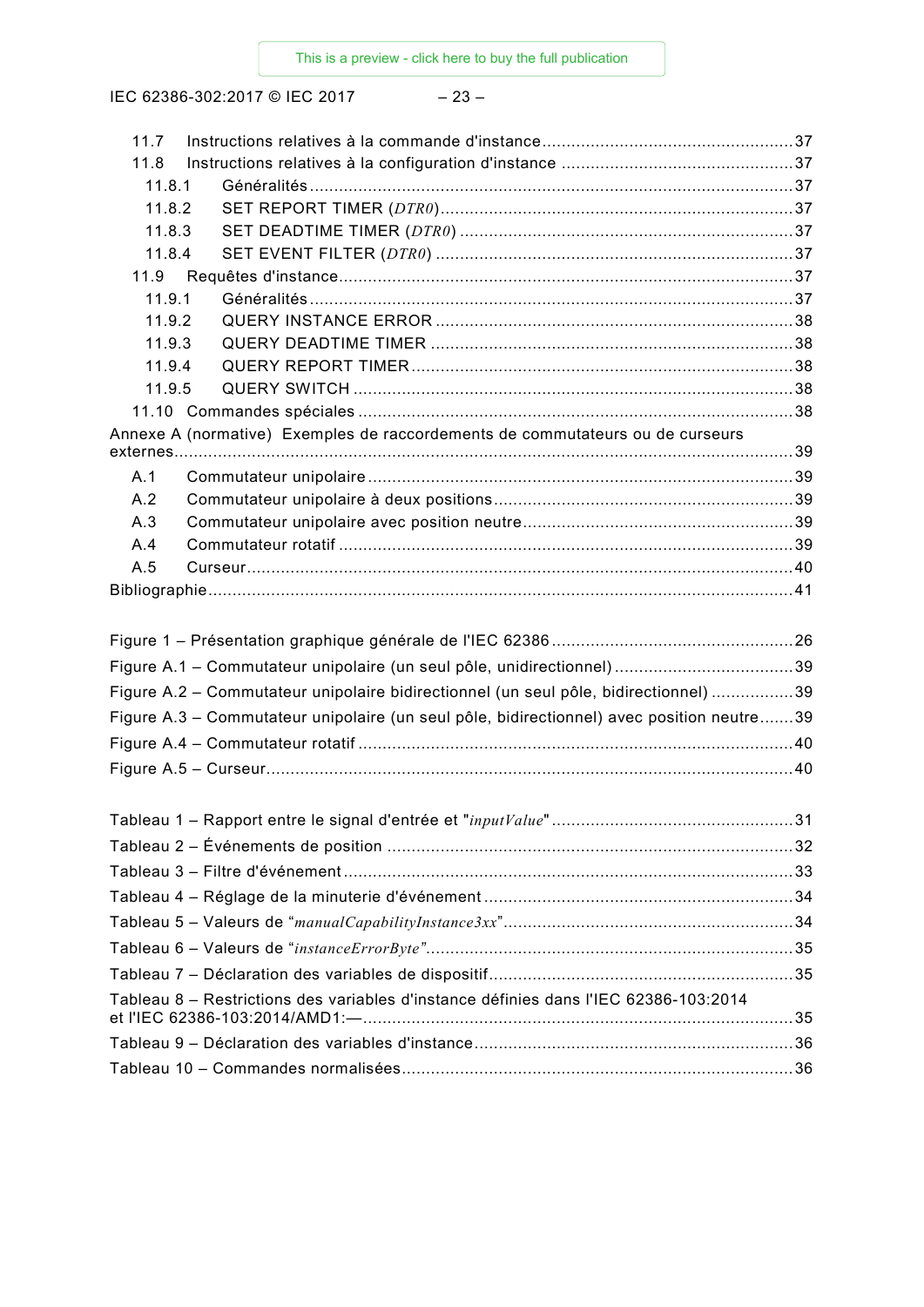[This is a preview - click here to buy the full publication](https://webstore.iec.ch/publication/26639&preview=1)

– 24 – IEC 62386-302:2017 © IEC 2017

#### COMMISSION ÉLECTROTECHNIQUE INTERNATIONALE

\_\_\_\_\_\_\_\_\_\_\_\_

# **INTERFACE D'ÉCLAIRAGE ADRESSABLE NUMÉRIQUE –**

#### **Partie 302: Exigences particulières – Dispositifs d'entrée – Dispositifs d'entrée absolus**

#### AVANT-PROPOS

- <span id="page-10-0"></span>1) La Commission Électrotechnique Internationale (IEC) est une organisation mondiale de normalisation composée de l'ensemble des comités électrotechniques nationaux (Comités nationaux de l'IEC). L'IEC a pour objet de favoriser la coopération internationale pour toutes les questions de normalisation dans les domaines de l'électricité et de l'électronique. À cet effet, l'IEC – entre autres activités – publie des Normes internationales, des Spécifications techniques, des Rapports techniques, des Spécifications accessibles au public (PAS) et des Guides (ci-après dénommés "Publication(s) de l'IEC"). Leur élaboration est confiée à des comités d'études, aux travaux desquels tout Comité national intéressé par le sujet traité peut participer. Les organisations internationales, gouvernementales et non gouvernementales, en liaison avec l'IEC, participent également aux travaux. L'IEC collabore étroitement avec l'Organisation Internationale de Normalisation (ISO), selon des conditions fixées par accord entre les deux organisations.
- 2) Les décisions ou accords officiels de l'IEC concernant les questions techniques représentent, dans la mesure du possible, un accord international sur les sujets étudiés, étant donné que les Comités nationaux de l'IEC intéressés sont représentés dans chaque comité d'études.
- 3) Les Publications de l'IEC se présentent sous la forme de recommandations internationales et sont agréées comme telles par les Comités nationaux de l'IEC. Tous les efforts raisonnables sont entrepris afin que l'IEC s'assure de l'exactitude du contenu technique de ses publications; l'IEC ne peut pas être tenue responsable de l'éventuelle mauvaise utilisation ou interprétation qui en est faite par un quelconque utilisateur final.
- 4) Dans le but d'encourager l'uniformité internationale, les Comités nationaux de l'IEC s'engagent, dans toute la mesure possible, à appliquer de façon transparente les Publications de l'IEC dans leurs publications nationales et régionales. Toutes divergences entre toutes Publications de l'IEC et toutes publications nationales ou régionales correspondantes doivent être indiquées en termes clairs dans ces dernières.
- 5) L'IEC elle-même ne fournit aucune attestation de conformité. Des organismes de certification indépendants fournissent des services d'évaluation de conformité et, dans certains secteurs, accèdent aux marques de conformité de l'IEC. L'IEC n'est responsable d'aucun des services effectués par les organismes de certification indépendants.
- 6) Tous les utilisateurs doivent s'assurer qu'ils sont en possession de la dernière édition de cette publication.
- 7) Aucune responsabilité ne doit être imputée à l'IEC, à ses administrateurs, employés, auxiliaires ou mandataires, y compris ses experts particuliers et les membres de ses comités d'études et des Comités nationaux de l'IEC, pour tout préjudice causé en cas de dommages corporels et matériels, ou de tout autre dommage de quelque nature que ce soit, directe ou indirecte, ou pour supporter les coûts (y compris les frais de justice) et les dépenses découlant de la publication ou de l'utilisation de cette Publication de l'IEC ou de toute autre Publication de l'IEC, ou au crédit qui lui est accordé.
- 8) L'attention est attirée sur les références normatives citées dans cette publication. L'utilisation de publications référencées est obligatoire pour une application correcte de la présente publication.
- 9) L'attention est attirée sur le fait que certains des éléments de la présente Publication de l'IEC peuvent faire l'objet de droits de brevet. L'IEC ne saurait être tenue pour responsable de ne pas avoir identifié de tels droits de brevets et de ne pas avoir signalé leur existence.

La Norme internationale IEC 62386-302 a été établie par le sous-comité 34C: Appareils auxiliaires pour lampes, du comité d'études 34 de l'IEC: Lampes et équipements associés.

Le texte de cette norme est issu des documents suivants:

| <b>FDIS</b>   | Rapport de vote |
|---------------|-----------------|
| 34C/1312/FDIS | 34C/1332/RVD    |

Le rapport de vote indiqué dans le tableau ci-dessus donne toute information sur le vote ayant abouti à l'approbation de cette norme.

Cette publication a été rédigée selon les Directives ISO/IEC, Partie 2.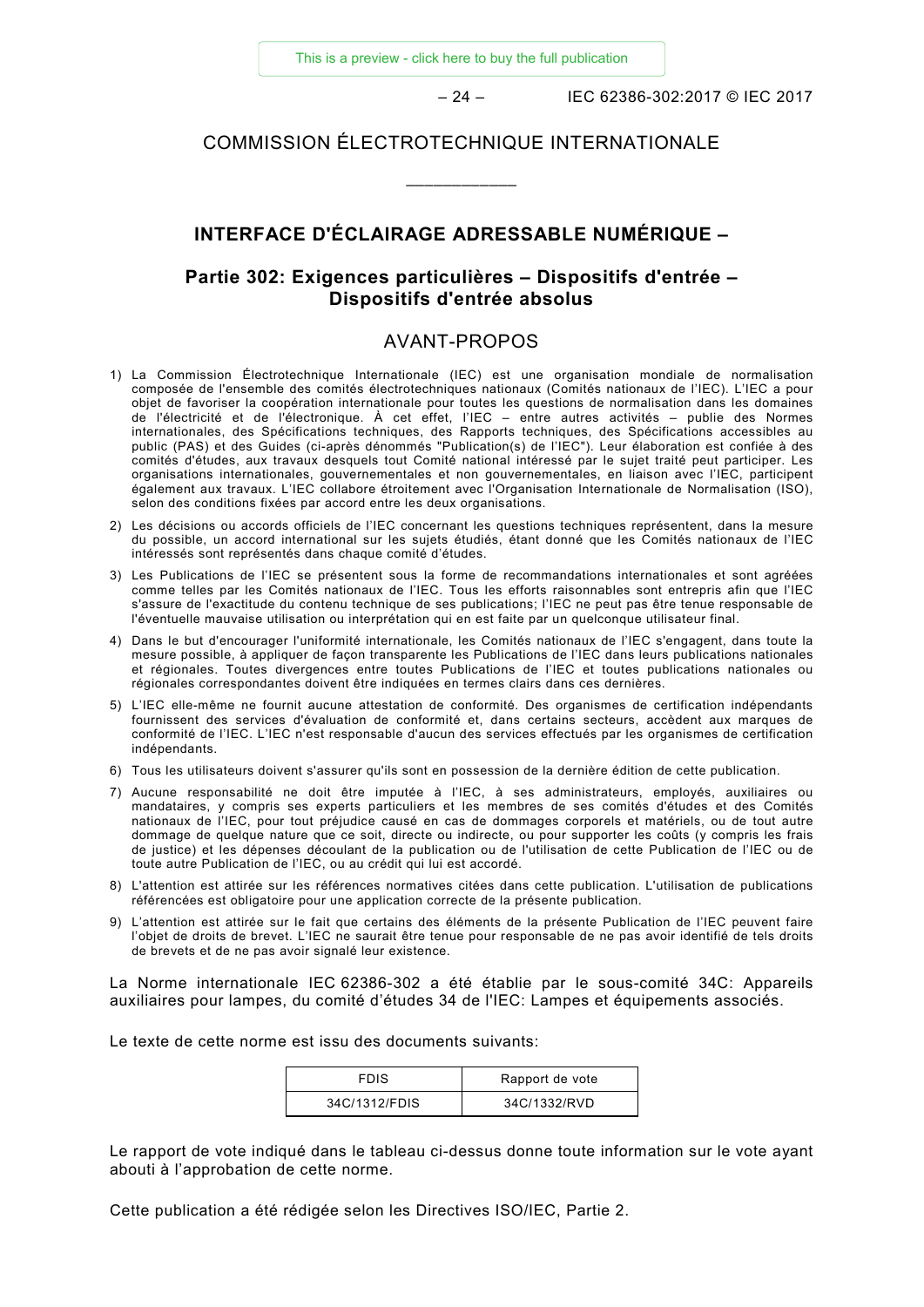IEC 62386-302:2017 © IEC 2017 – 25 –

La présente Partie 302 de l'IEC 62386 est destinée à être utilisée conjointement avec les parties suivantes:

- Partie 101, qui contient des exigences générales pour les composants de système;
- Partie 103, qui contient des exigences générales pour les dispositifs de commande.

Une liste de toutes les parties de la série IEC 62386, publiées sous le titre général: *Interface d'éclairage adressable numérique*, est disponible sur le site web de l'IEC.

Le comité a décidé que le contenu de cette publication ne sera pas modifié avant la date de maintenance indiquée sur le site web de l'IEC sous [http://webstore.iec.ch](http://webstore.iec.ch/) dans les données relatives à la publication recherchée. À cette date, la publication sera

- reconduite;
- supprimée;
- remplacée par une édition révisée, ou
- amendée.

**IMPORTANT – Le logo** *"colour inside"* **qui se trouve sur la page de couverture de cette publication indique qu'elle contient des couleurs qui sont considérées comme utiles à une bonne compréhension de son contenu. Les utilisateurs devraient, par conséquent, imprimer cette publication en utilisant une imprimante couleur.**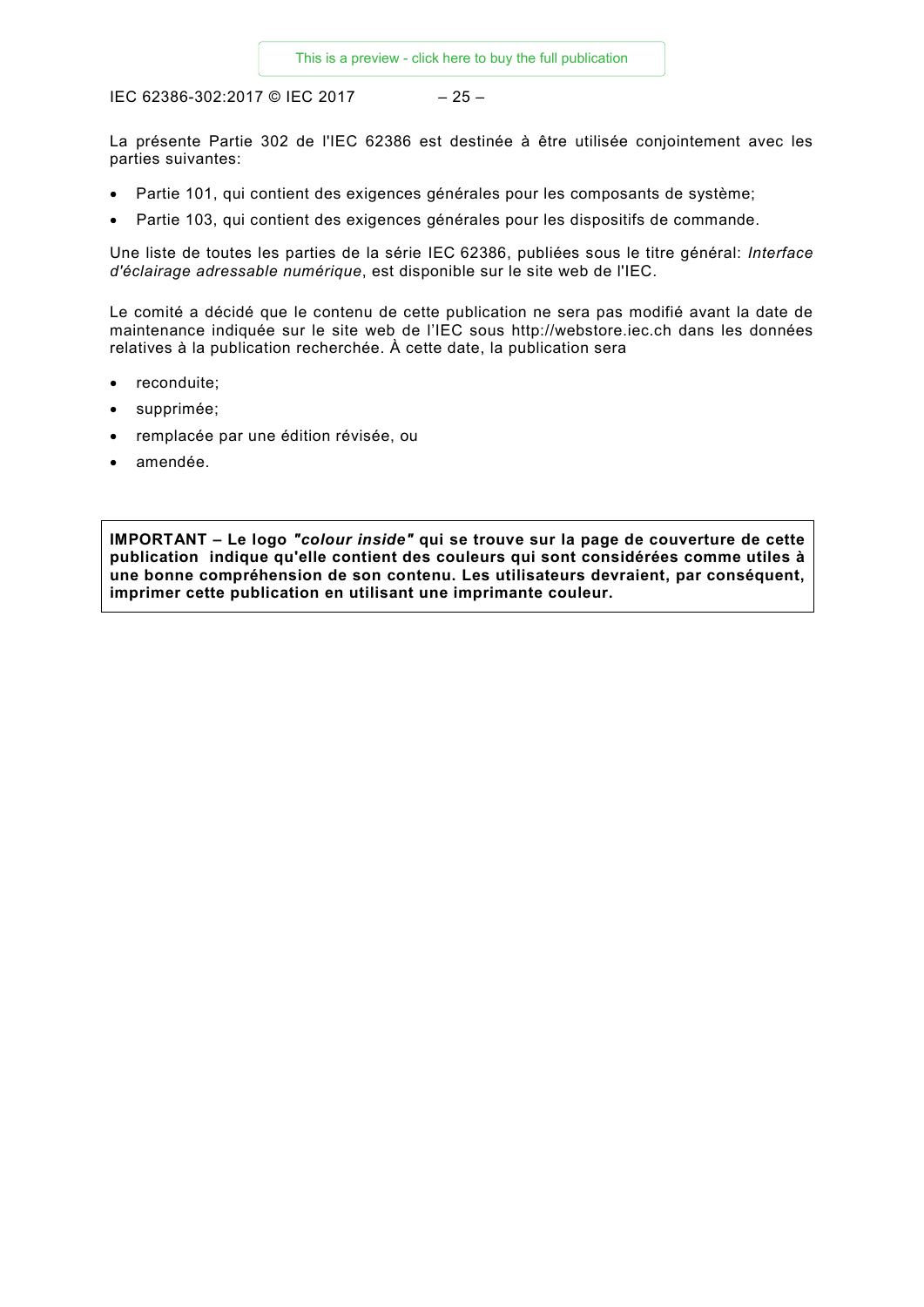– 26 – IEC 62386-302:2017 © IEC 2017

#### INTRODUCTION

<span id="page-12-0"></span>L'IEC 62386 est composée de plusieurs parties désignées en référence en série. Les parties de la série 1xx constituent les spécifications de base. La Partie 101 contient les exigences générales relatives aux composants de système, la Partie 102 étend ces informations avec les exigences générales relatives aux appareillages de commande et la Partie 103 étend ces informations avec les exigences générales relatives aux dispositifs de commande.

Les parties de la série 2xx étendent les exigences générales relatives aux appareillages de commande aux extensions spécifiques aux lampes (principalement pour la rétrocompatibilité avec l'Édition 1 de l'IEC 62386) et aux caractéristiques spécifiques aux appareillages de commande.

Les parties de la série 3xx étendent les exigences générales relatives aux dispositifs de commande aux extensions spécifiques aux dispositifs d'entrée décrivant les types d'instances ainsi que certaines caractéristiques communes qui peuvent être combinées à plusieurs types d'instances.

Cette première édition de l'IEC 62386-302 est destinée à être utilisée conjointement avec l'IEC 62386-101:2014, l'IEC 62386-101:2014/AMD1:—, l'IEC 62386-103:2014 et l'IEC 62386-103:2014/AMD1:—. La présentation de l'IEC 62386 en parties publiées séparément facilitera les futurs amendements et révisions. Des exigences supplémentaires seront ajoutées en fonction des besoins identifiés.

La structure des normes est représentée sous forme de graphique dans la [Figure 1](#page-12-1) cidessous.



**Figure 1 – Présentation graphique générale de l'IEC 62386**

<span id="page-12-1"></span>Le présent document, et les autres parties qui composent la série IEC 62386-300, tout en faisant référence à un article quelconque de l'IEC 62386-1XX, spécifient la mesure dans laquelle un article s'applique; les parties contiennent également des exigences supplémentaires, s'il y a lieu.

Lorsque les exigences d'un article quelconque de l'IEC 62386-1XX sont mentionnées dans le présent document au moyen de la phrase «Les exigences de l'Article «n» de l'IEC 62386-1XX s'appliquent», celle-ci doit être interprétée en ce sens que toutes les exigences de l'article en question de la Partie 1XX s'appliquent, à l'exception de celles qui sont clairement inapplicables.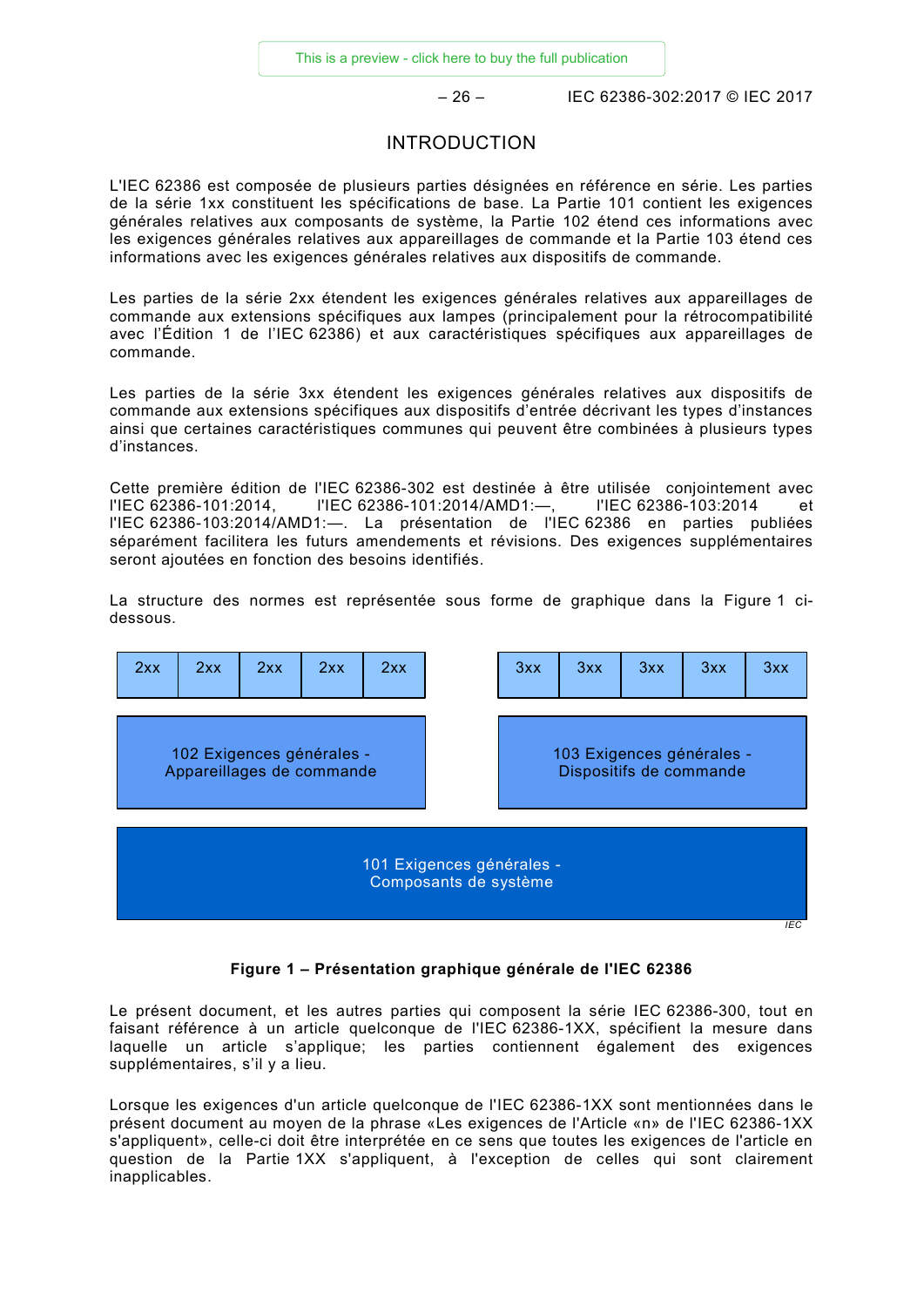IEC 62386-302:2017 © IEC 2017

$$
-27 -
$$

L'objet de la normalisation de l'interface de commande des dispositifs de commande est de parvenir à une coexistence et à un fonctionnement à plusieurs maîtres compatibles entre l'appareillage électronique et les dispositifs de commande d'éclairage, en dessous du niveau des systèmes de gestion d'immeubles. Le présent document décrit une méthode de mise en œuvre des dispositifs de commande.

Tous les nombres utilisés dans le présent document sont des nombres décimaux, sauf indication contraire. Les nombres hexadécimaux sont donnés dans le format 0xVV, où VV est la valeur. Les nombres binaires sont donnés dans le format XXXXXXXXb ou dans le format XXXX XXXX, où X est 0 ou 1; "x" dans les nombres binaires signifie que "la valeur n'a pas d'influence".

Les expressions typographiques suivantes sont utilisées:

Variables: *"variableName"* ou *"variableName[3:0]"*, qui donne uniquement les bits 3 à 0 de *"variableName"*.

Plage de valeurs: [lowest, highest]

Commande: "COMMAND NAME"